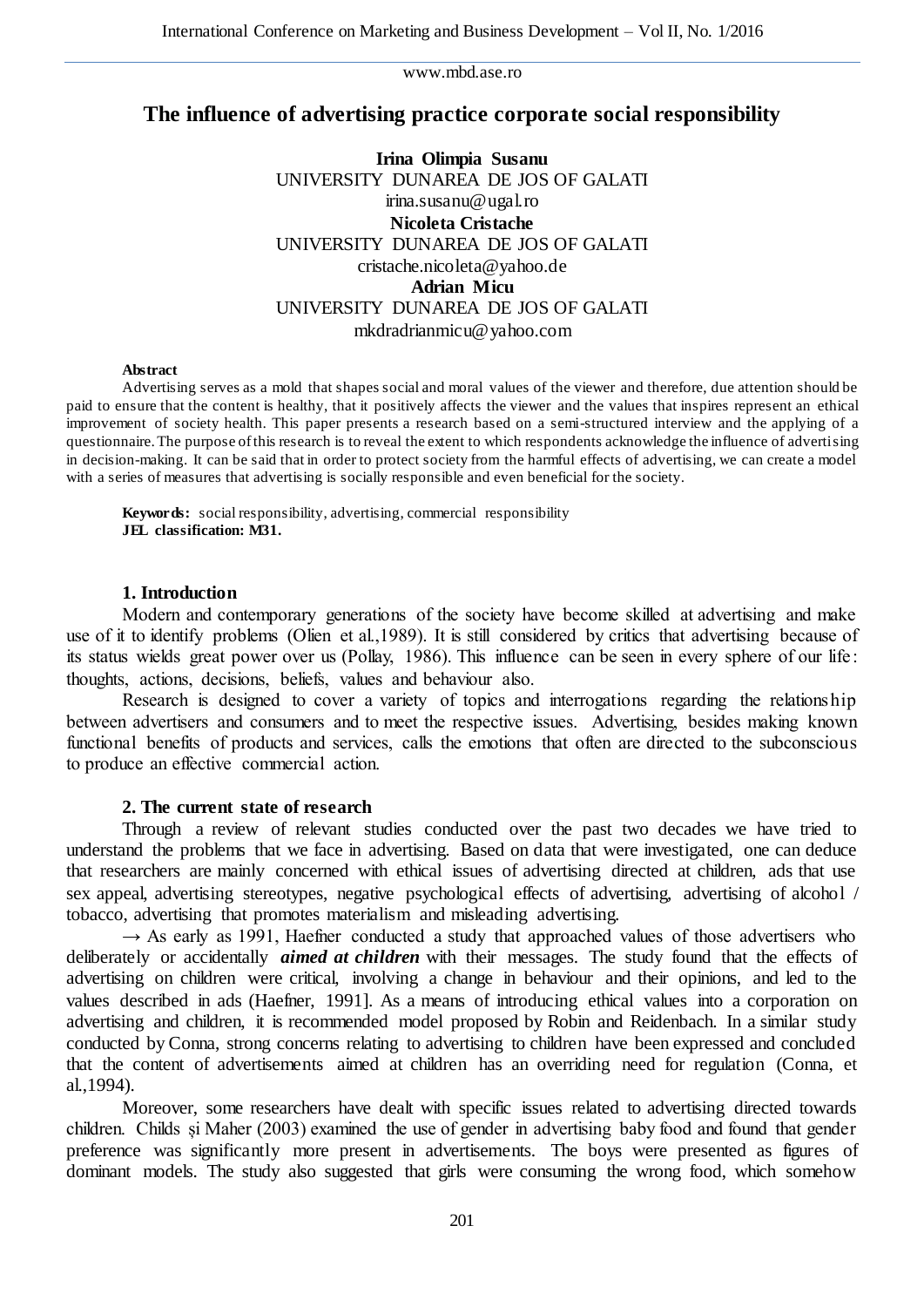contributed to the existence of eating disorders, affecting more young women with a higher prevalence than young men (Childs and Maher, 2003).

Tamburro studied the presentation of violence and other dangerous behaviours in advertising to children and found that children who had seen a significant amount of violent and dangerous conduct, were negatively influenced in their behaviour and value system (Tamburro et al., 2004).

In past research, concerns were also raised about *the use of sex appeal* in advertising. In a study conducted by Pollay in 1986, it was found that the effects of excessive use of sex appeal in advertising, manifested as sexual concerns and rising crime against women each of them damaging morality and society (Pollay, 1986).

Also, in a study conducted by Henthrone and Latour in 1994, it was pointed out that some unintended consequences and reactions may result from the use of a powerful advertising obvious sex appeal. It was suggested that advertisers need to recognize the complexity of moral / ethical use of using sex appeal and incorporate this understanding into their strategic thinking (Henthrone and LaTour, 1994).

 $\rightarrow$  *Stereotypes in Advertising* are another reason why ads have been heavily criticized. In a study conducted in 2000 by Coltrane and Messineo, were studied race and gender stereotypes in advertising. It was found that the characters in television commercials have enjoyed greater importance if they were white or men (Coltrane and Messineo, 2000).

Five years later, Chatterji stressed that gender stereotypes were presented in ads that perpetuated a lifestyle oppressive for women (Chatterji, 2005).

A study with a similar conclusion was made by Schaffter in 2006, which revealed that the representation of women in advertisements was not just stereotypical, but also unethical and too offensive, helping to deter women (Schaffter, 2006).

Richins pointed out that the comparison with images taken in advertising raised the standards of attractiveness for young women and decreased the satisfaction with their attractiveness (Richins, 1991).

Lavine revealed by a study that the TV ads depicting women as sex objects have increased the discontent of women to their body (Sinha, D. N., 2005). Pollay argues that for many women, such announcements led to a loss of confidence / self-esteem.

 $\rightarrow$  In addition, *alcohol and tobacco advertising* was also heavily criticized in past research. It is believed by critics that they serve to attract and alcohol and tobacco consumption and to enhance their target audience (Sinha, 2005). In a study conducted by Pechmann and Shih was stressed that smoking scenes in the public curiosity aroused young viewers, and improved their intention to smoke, and their perception has increased the social status of the smoker (Pechmann and Shih, 1999). It was suggested that these effects can be reversed by anti-smoking ads. Previous data are also indicative of circumvention ban tobacco advertising by many cigarette companies.

 $\rightarrow$  The researchers were particularly interested in *the influence of advertising on materialism and consumerism*. Richins stressed that repeated exposure of idealized images in advertising has raised consumer expectations and influenced their perception of how their lives should be, especially in terms of material goods (Richins, 1995). The result of these processes, for some consumers, has been increasing consumer dissatisfaction and desire for more. Other researchers provided also evidence of how advertising and consumerism stimulates materialism in society. In a recent study by Drumwright and Murphy, the current state of the advertising value system was studied and it was found that, in fact, misleading advertising was allowed publicly (Drumwright and Murphy, 2009).

# **3. Problem identification, research objectives and hypotheses**

Study of opinions among students of the Faculty of Economics and Business Administration will highlight whether advertising is an information tool for commercial or subconscious manipulation.

Based on the identified problem, the present study sets itself the following objectives:

 $\sqrt{p}$  providing theoretical concepts addressed by the authors and specialized people on this topic

- $\sqrt{ }$  demonstration of the use of manipulation techniques in advertising
- $\sqrt{\chi}$  achieve a critical analysis of manipulation in advertising

 $\sqrt{\frac{1}{\pi}}$  construction of ethical considerations in advertising practice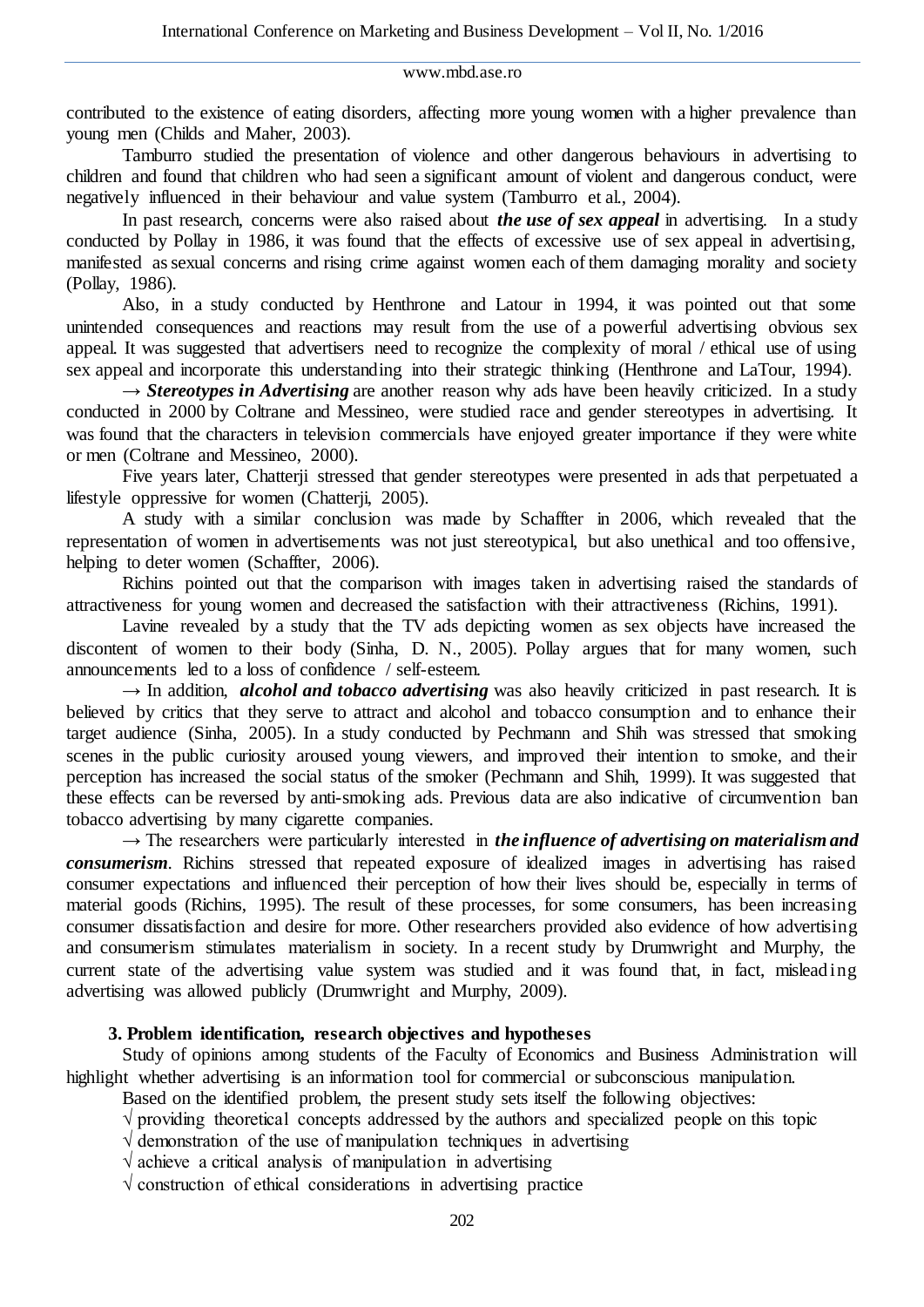Assumptions departing from research based on other studies on the subject, and the observations of authors.

H1. Women renounce easier at a preferred product, than men.

H2. Students from specializations more familiar with the concept of advertising and what it entails, are less influenced than those concerned with the financial and banking system, respectively statistics.

H3. An advertisement does not require paying attention to have the desired effect.

H4. After viewing an advertisement, students who come from a family with a better financial situation are turning more on improving their image.

H5. Fast-food restaurants such as Mc. Donald's, create the need of belonging to different social groups.

In terms of information, we have created a chart that contains four variables, each of them giving him a note which signifies the degree to which agrees with the respective statement.



*Fig. 1 The importance given to information*

The first statement refers to the importance given to ads about what is good to eat and what you should avoid. It can be seen that 45% say they are aware of these messages, while only 10% fully agree with this statement.

Correlating the following two statements, it appears that respondents attach greater importance to information on product features, benefits than the advertised product. 51.7% agreed that gives importance to the characteristics of products viewed in an advertisement, while less than 10 percent say it is important Understand the benefits of the product. These percentages are based on the positive position of the respondents.

With the last statement, it raises a question concerning the contradiction between the first three statements, from which respondents seem to give importance to information in advertising, but they are placed in a specific situation - to read the nutritional information on the back of a tablet of chocolate - at the rate of 38.3% agree that it is rare.

This finding is the first step in developing the following assumptions about manipulation by advertising.

*H1. Women give up easier to a wishlist item than men.* 

In order to verify this hypothesis we used the SPSS software, applying a parametric test to compare the differences between two population groups. In this case, in order to test the difference between the means of the variables for the two groups – women and men – it was necessary to use metric scales. There is a difference between the means of the two groups, namely women obtained a score of 2.814 while men 2.5152. The fact that women register a higher average denotes that they have agreed to a greater extent with this statement than men. In order to determine whether there are significant differences between the two groups, we start from the following hypotheses: the null hypothesis implies the absence of a difference between the means of the two groups, while the alternative hypothesis states that there is a difference between the two means.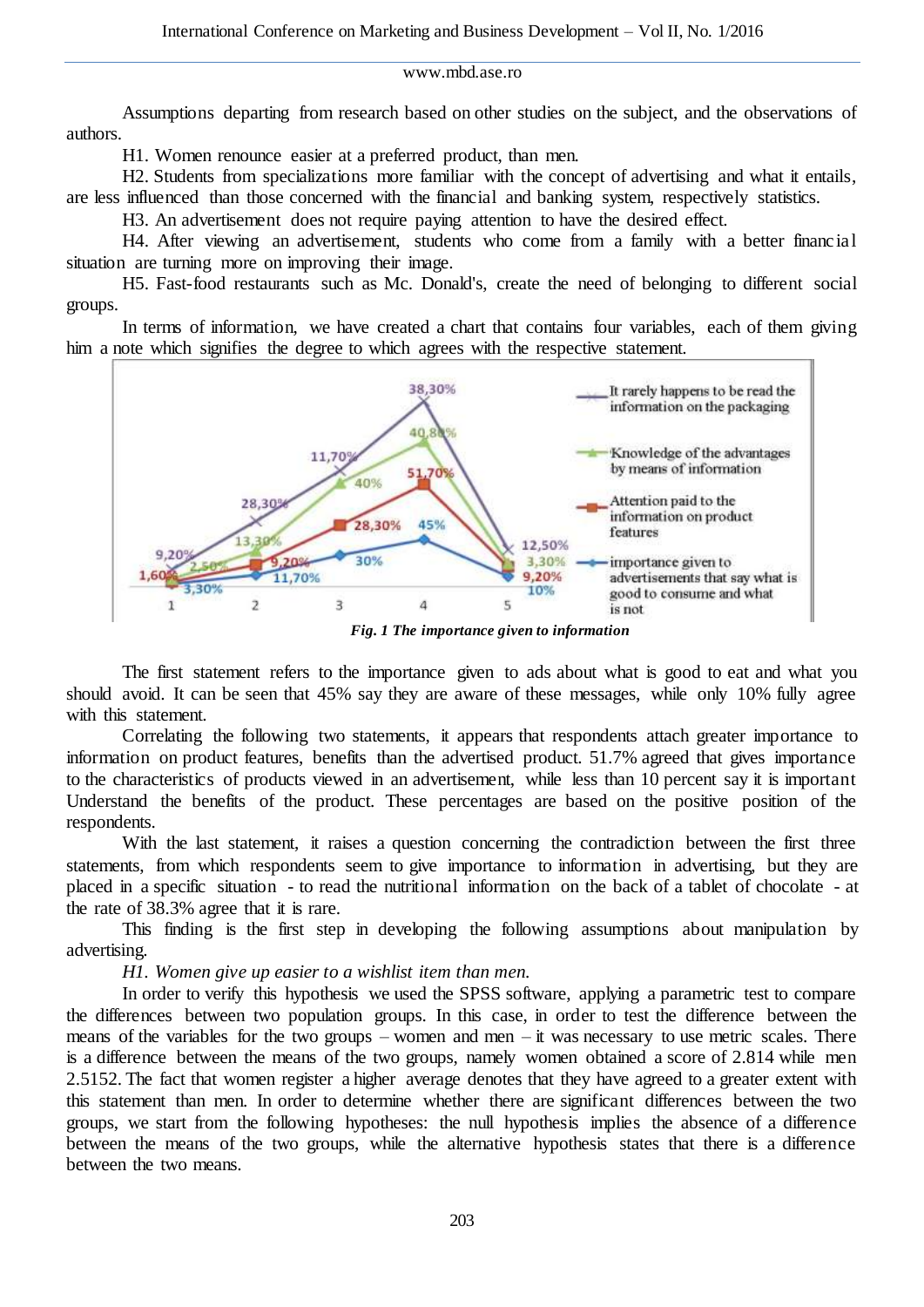| I gave up a product that I used to buy in favour Levene's Test<br>of a product promoted in a commercial. | for Equality<br>of Variances |      | t-test for Equality of Means |        |                       |                                                 |           |
|----------------------------------------------------------------------------------------------------------|------------------------------|------|------------------------------|--------|-----------------------|-------------------------------------------------|-----------|
|                                                                                                          | F                            | Sig. |                              | df     | Sig. $(2-$<br>tailed) | 95% Confidence<br>Interval of the<br>Difference |           |
|                                                                                                          |                              |      |                              |        |                       | Lower                                           | Upper     |
| Equal<br>variances<br>assumed                                                                            | .724                         | .396 | 2.78                         | 117    | .000                  | $-0.72835$                                      | $-.13075$ |
| Equal<br>variances not<br>assumed                                                                        |                              |      | 2.29                         | 54.152 | .000                  | $-0.74958$                                      | $-15198$  |

*Table 1 Independent Samples Test Source: SPSS 20 Output*

For the situation reviewed **calculated t** = 2.78 is greater than the theoretical value **t** 0.05;117 = 1.98, so we can guarantee with a probability of 95% that the means corresponding to the ones giving up a product for another, in the two groups are different in the total population.

We can take the same decision also based on the minimum significance level for that one can accept H1, which is in the **column Sig. (2-tailed)**. This level has the value 0, so less than 0.05 there is accepted hypothesis H1, meaning that the two means are different in the total population, too, and this possibility can be accepted even with a greater probability than 99%. Therefore, we can say that the hypothesis is correct.

# *H2. Students in majors more familiar with the concept of advertising and all that it entails, are less influenced than those concerned with the financial and banking system, or statistics.*

In the table below one can see a difference between the averages of the two groups – students in management, marketing, Economics of commerce, tourism and services and students in finance and statistics – the latter having a greater tendency to be influenced by commercials with children, which might even lead to product purchase.

|                                                      | Major:                   | N  | Mean   |
|------------------------------------------------------|--------------------------|----|--------|
| Commercials with/for children give me a positive     | $Mg+Mk+ECTS$             | 62 | 2.5806 |
| mood, really making me buy that specific<br>product. | Finance+Statistics       | 58 | 2.9655 |
|                                                      | Table 2 Crown Statistics |    |        |

*Table 2 Group Statistics Source: SPSS 20 Output*

Proceeding similarly, as in the previous hypothesis, we concluded that the resulting difference between the two groups is significant. We can observe this by comparing the calculated significance level 0.029 to the theoretical level 0.05. It is noticed that the calculated level is lower, so the hypothesis is accepted.

|  | Levene's Test<br>for Equality of<br>Variances | t-test for Equality of Means |
|--|-----------------------------------------------|------------------------------|
|--|-----------------------------------------------|------------------------------|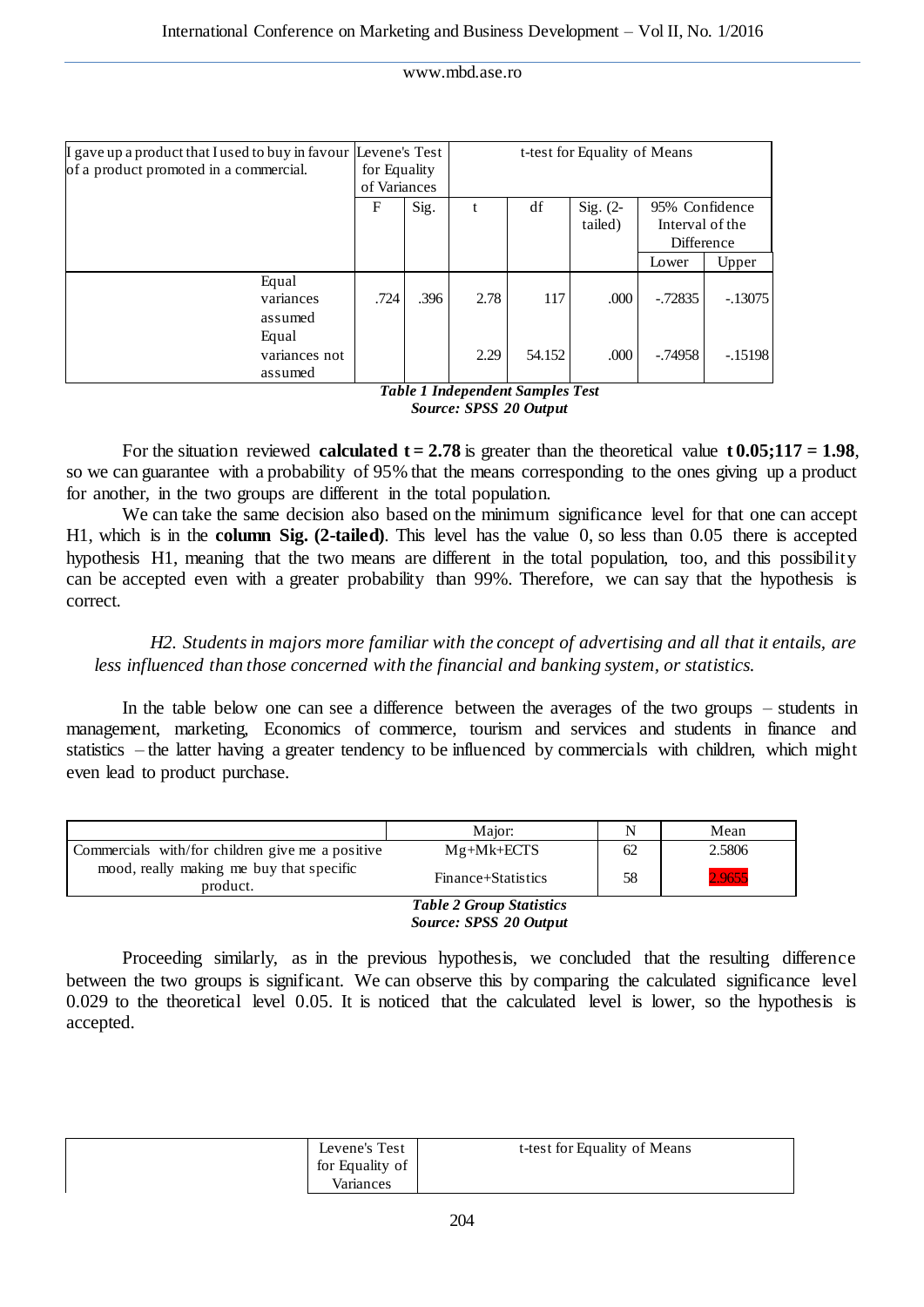|                                | F     | Sig.        |          | df             | $Sig. (2-$   | 95% Confidence Interval of |           |
|--------------------------------|-------|-------------|----------|----------------|--------------|----------------------------|-----------|
|                                |       |             |          |                | tailed)      | the Difference             |           |
|                                |       |             |          |                |              | Lower                      | Upper     |
| Equal<br>variances<br>assumed  | 1.880 | .173        | $-2.212$ | 118            | .029         | $-0.72939$                 | $-.04035$ |
| Equal variances not<br>assumed |       |             | $-2.215$ | 117            | .029         | $-.72901$                  | $-.04073$ |
|                                |       | $\sim \sim$ | 27       | $\cdot$ $\sim$ | $\mathbf{r}$ |                            |           |

*Table 3 Independent Samples Test Source: SPSS 20 Output*

## *H3. An advertisement does not require paying special attention to have the targeted effect.*

Based on the fairly high percentage of those who stated they watched commercials, but with a certain detachment (28%), further on, we will show you why we originally said that they are subject to manipulation techniques at the subconscious level.

Although they said they watched commercials with a certain detachment, they obtained the highest score of all categories, that is 4.0435. Indeed we can say that they were not satisfied with the product they had purchased, but in order to show their dissatisfaction, they bought the product they had initially visualized in an advertisement.

|                                                 |     | Mean   |
|-------------------------------------------------|-----|--------|
|                                                 |     |        |
| I avoid them by changing the TV channel         | 70  | 3.5857 |
| I watch them but with a certain detachment      | 25  | 4.0435 |
| I always watch them with interest               |     | 2.5000 |
| I temporarily leave the TV for another activity | 23  | 3.8800 |
| Total                                           | 120 | 3.7167 |

*Table 4 Descriptives Source: SPSS 20 Output*

The significance level **(Sig. = 0.006)** shows us that the originally established hypothesis is accepted.

| Levene Statistic                                | df1 | df2 | $\mathrm{Sig}$ |  |
|-------------------------------------------------|-----|-----|----------------|--|
| 4.395                                           |     | 116 |                |  |
| <b>Table 5 Test of Homogeneity of Variances</b> |     |     |                |  |
| Source: SPSS 20 Output                          |     |     |                |  |

*H4. After watching an advertisement, female students who come from a family with a better financial situation focus more on improving their own image.*

As a result of the ANOVA test, conducted using the SPSS software, the variance component expressing the deviation from the linear form is not significant, since for the F test the null hypothesis is accepted, the minimum significance level for that the alternative hypothesis can be accept, in terms of significant differences **(Sig.=0.207)**, being higher than 0.05.

Following this observation, it appears that female students, regardless of their financial situation, have a greater interest in raising attractiveness standards, the same thing being observed in the total average obtained. There are differences between the income categories, but as we have shown, they are not significant in the total population. In conclusion, the hypothesis is not accepted.

*H5. Fast-food restaurants, such as McDonald's, creates the need of belonging to different social groups.*

We want to demonstrate that lower family incomes, coupled with McDonald's image – family, warmth and friendship – subject people to an increased need to meet the need for socialization, friendship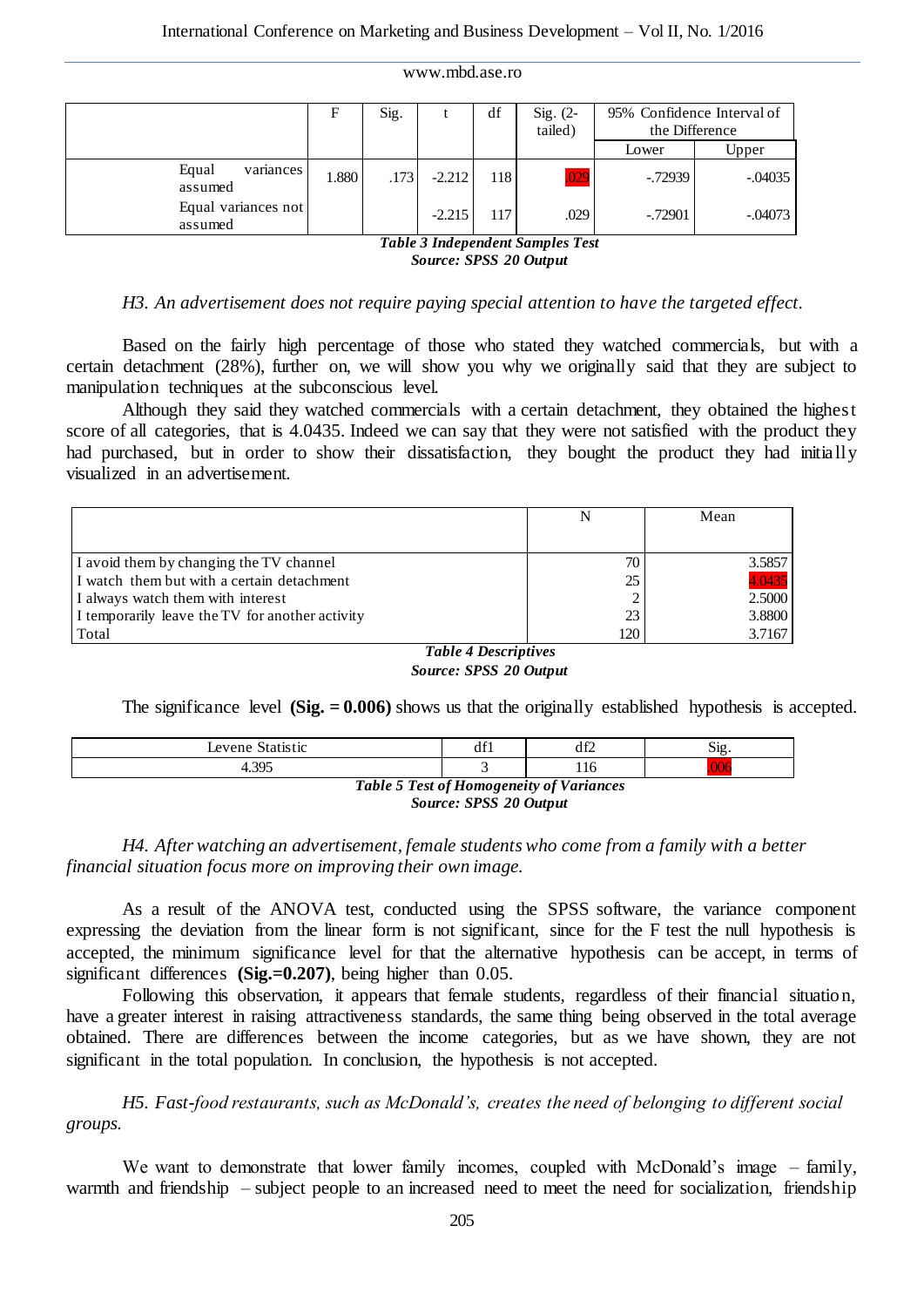and membership of a particular group.

For this, we applied the ANOVA test, with the Post Hoc option, which helped us in ranking groups based on the means resulting from giving grades. It is noticed that those who have a higher income level don't feel the desire to integrate into this kind of group. At the opposite end are those with low income who show a greater willingness to accede to groups they deem at a higher level than their own.

| Frame your family monthly income in one of the following ranges: | N  | Subset for alpha = $0.05$ |  |
|------------------------------------------------------------------|----|---------------------------|--|
|                                                                  |    |                           |  |
| over 3000 lei                                                    | 19 | 2.1579                    |  |
| 2000 - 3000 lei                                                  | 29 | 2.2979                    |  |
| $0 - 1000$ lei                                                   | 23 | 2.4783                    |  |
| 1000 - 2000 lei                                                  | 47 | 2.8621                    |  |
| $T = T$<br>$\sim$                                                |    |                           |  |

*Table 6 Waller-Duncan Source: SPSS 20 Output*

The test's null hypothesis states that there are no significant differences among the frequencies studied. The chosen significance level of the test is 0.05. The calculated significance level **0.038 (Sig.)** indicates that the test is relevant, so that the null hypothesis is rejected. Therefore, we will accept the alternative hypothesis, namely that there are significant differences between respondents with high income and the rest of the groups, which means that the determined hypothesis is verified.

Correlating the statement "Beer commercials induce me the idea of a night out with friends/fun." with the time intervals when men spend their time watching TV, we emphasized that within the time frame 17.00-22.00 – an interval with a larger advertisement frequency and number – the score obtained 3.7059 is rather close to the position of agreement with the statement.

In order to get the most relevant results we correlated this variable with another one regarding the underlying principle when decisions are made – reason or emotion.



*Fig. 2 Influencing the public through pictures*

90% of the respondents say they are rational people, what demonstrates us that they don't realize they are influenced is when they had to choose between the information image – underlying reason – and landscape – which creates excitement – they chose the background in a proportion of  $61.66\%$ .

## **4. Model of proposed measures for ethical advertising practices**

To perform the analysis, it was used SPSS 20. Based on the variables that were loaded for each factor, the factors have been given names.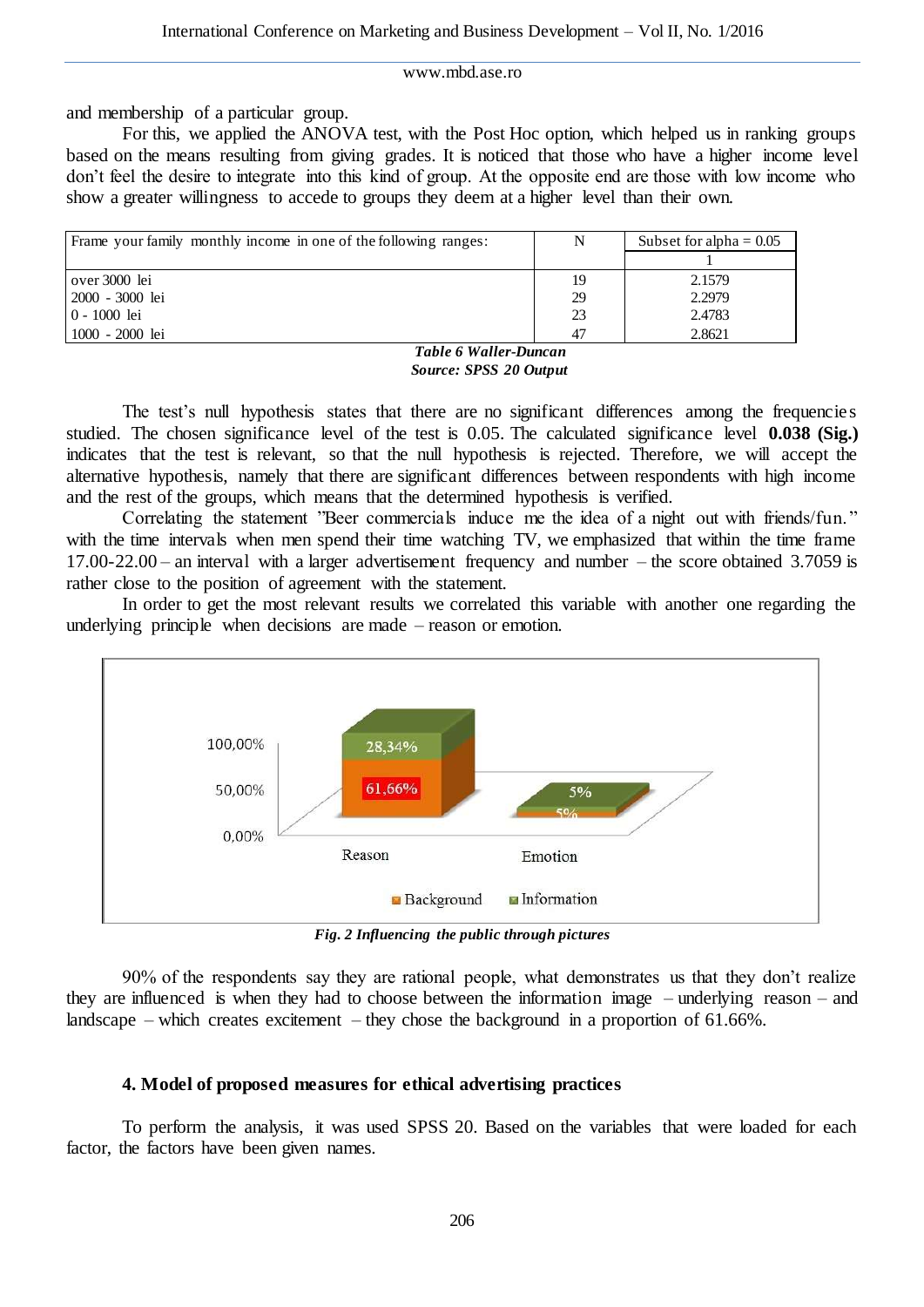| Factor's no. | Factor's name                                                             |
|--------------|---------------------------------------------------------------------------|
|              | Maintaining a values system and eliminating social problems.              |
|              | Empowering advertising control bodies and restricting unhealthy products. |
|              | Editing advertisement content by the authorities.                         |
| F4           | Improving self-control.                                                   |
| F5           | Repressing social irresponsibility.                                       |
|              | $T \cup T$                                                                |

#### *Table 7 Factors*

In this time of decreasing community values, the public expects advertising to be designed keeping in mind the culture and tradition of the country where it is broadcast and expect it to support fundamental moral and religious values. Respondents support advertising as an effective medium for the protection of basic values and fighting against problems prevalent in society.

In Romania, the main regulatory body in advertising is the National Audiovisual Council (CNA). Other institutions that may exercise control over compliance with the rules on advertising are: the National Authority for Consumer Protection, Ministry of Health. Advertising regulatory bodies play an essential role in the economy sterilization against the negative effects of advertising, and therefore they must become strong.

This factor also claims that advertising for products that are harmful such as cigarettes, alcohol, tobacco, and products that have been declared unfit for human consumption, such as Coca Cola, Pepsi, should be prohibited. Advertising of such products encourages the masses to use them and improves their consumption, thereby harming the individual in particular and the society in general.

Finally, respondents are also in favour of highlighting the negative effects of the promoted products so that viewers are not fooled and knowingly make decisions.

Advertising agencies have a strong belief in the phrase "sex sells" and therefore this topic is extremely exploited in order to sell anything. Moreover, respondents have also expressed their concern regarding the violation of ethics in television advertising. As it can be seen, both problems can be approached if the advertising regulatory bodies are effective or not. This draws thus our attention on the essential doubts that respondents have in terms of advertising regulatory bodies' effectiveness in Romania.

First, respondents suggest that if an advertisement is unfit for the public, a warning must be presented at the beginning of the commercial. Second, respondents are also willing to start campaigns to reverse the harmful effects of some of them. For example, the negative effects of advertising that promotes tobacco and cigarettes can be cancelled by effective campaigns fighting against smoking. Eventually, it was proposed that in terms of advertising for children, parents should be part of the auditing committee. Nobody knows the impulses of their children and how they think and contemplate problems better than their parents and therefore they are the best judges of meanings that children can draw from the advertising directed to them.

Previous research indicated that early exposure of children to such matters unnecessarily increases their curiosity and encourages their experimenting. Children are more vulnerable to advertising and are assumed to be less able to assess commercial persuasion and therefore advertising among children has profound consequences. As already discussed, most of the people encourage children to defy their parents and create conflicts for purchasing the advertised products. Advertising for children also promotes among them unsafe behaviour and the use of unsafe products. Therefore, respondents are not in favour of advertising intended for children under the age of 12.

## **5. Conclusions**

Advertising is often seen as the embodiment of consumers' freedom and choice. Despite this important role, when the choice is placed "between a candy or another, the last tasty snack, cereal breakfast or fast food restaurant" is anything but a healthy alternative.

When not complying with the values system, advertising harms society and this is certainly a moral dilemma. When making tough moral choices, there are many places where you can return for guidance, including: personal conscience, company policy, industry standards, government regulation or law. Most of these approaches have been studied in the current research and have been offered as solutions to the